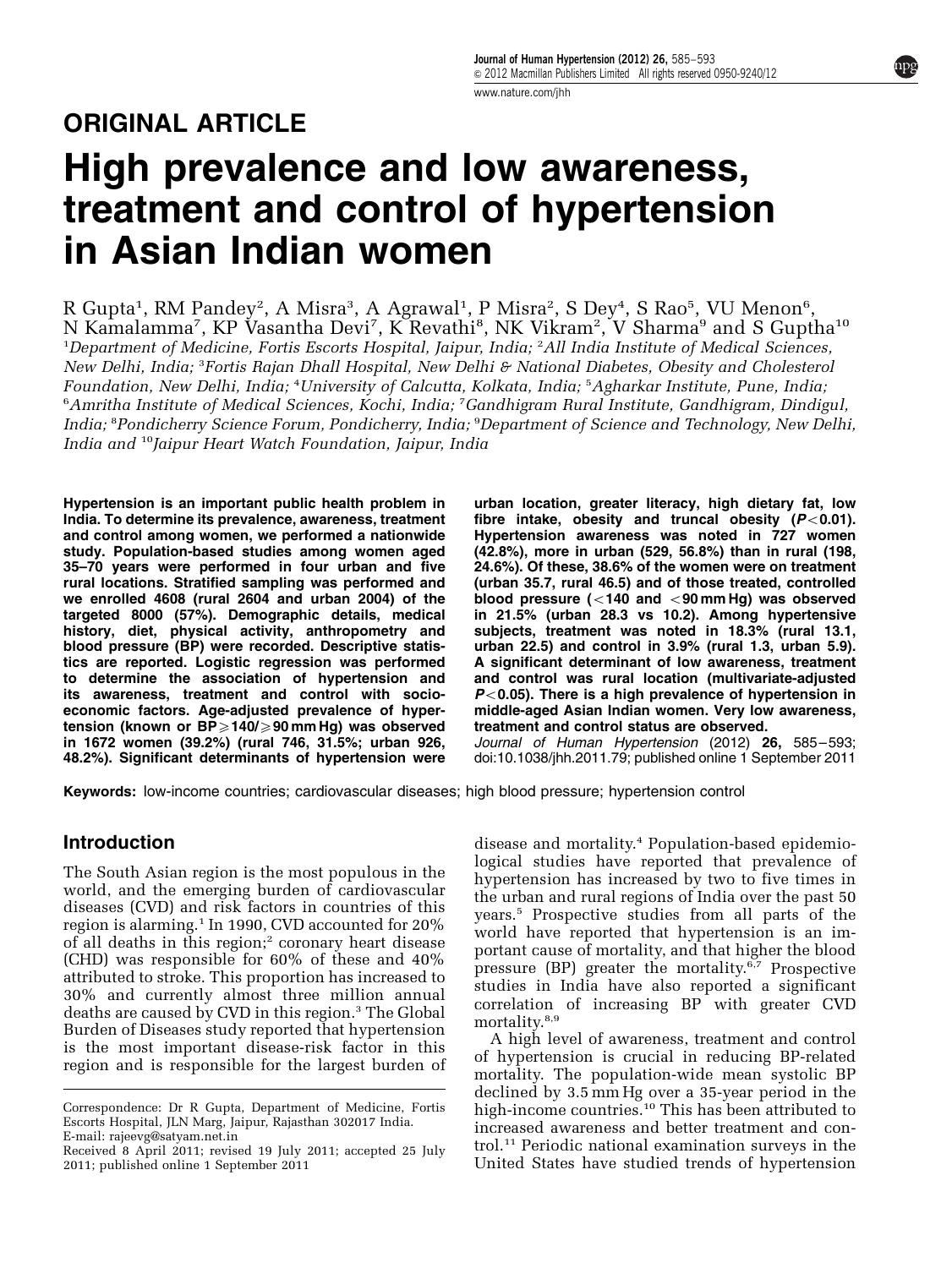<span id="page-1-0"></span>prevalence, awareness, treatment and control rates, and reported a declining prevalence and better awareness, treatment and control[.12](#page-6-0) Over a 20-year period from 1988 to 2008, it was reported that prevalence of hypertension has remained stable, while control rates have improved to more than 50%. Similar trends have been reported from many western European countries.<sup>13–16</sup> On the other hand, studies from South Asia have reported escalating trends in hypertension and low levels of treatment and control.<sup>17</sup>

Only a few studies in India have evaluated hyper-tension awareness, treatment and control<sup>[18–29](#page-7-0)</sup> and none was performed on a national basis.<sup>[5](#page-6-0)</sup> Regional studies have reported variable awareness from less than 10% in rural subjects to more than 60% among the highly educated subjects.<sup>[21,22](#page-7-0)</sup> To identify level of hypertension prevalence and awareness, treatment and control status, we performed a nationwide epidemiological study. This study has been performed among middle-aged women in rural and urban locations using standardized methodology.<sup>30</sup> Study among women is important because hypertension prevalence is greater than men,<sup>[12](#page-6-0)</sup> there is low awareness and treatment status among this group, $12$  and, importantly, increasing hypertension awareness among women can have a transformational influence on diet and other lifestyle behaviours of the family that have a direct impact on hypertension and other CVD risk factors in the society. $31$ 

# Materials and methods

A multisite study was initiated by investigators from different regions of the country and funding obtained from the Science and Society Division, Department of Science and Technology (DST), Government of India, New Delhi.[30](#page-7-0) Selection of sites was performed by DST based on a national perspective and previous performance of the principal investigators, which included investigators and sites who successfully applied for the peer-reviewed grant. Thus, the selection of sites and investigators was purposive and not random. A central institutional review board approved the study, and ethical clearance was obtained from each study site. Written informed consent was obtained from each participant. The study was performed at four urban and five rural locations in the years 2004–2007 (Figure 1). A proforma was prepared, which obtained information regarding social, demographic, diet, physical activity, anthropometric and biochemical variables. Investigators from each site were centrally trained to ensure uniformity in sampling methodology, questionnaire administration, physical examination and measurements, and biochemical estimations.

Sampling

Sampling involved a systematic stratified strategy at each study site. Details have been reported earlier.<sup>30</sup>



Figure 1 Study locations in different regions of India superimposed on the cardiovascular mortality atlas for women. There is significant enrolment from high-mortality areas  $(>240/100 000$ deaths annually, dark red), moderate-mortality areas (160–240/  $100000$  deaths annually, pink) and low-mortality areas  $\left( <160/$ 100 000 deaths annually, light pink). Urban locations are black, while rural locations are in blue. A full colour version of this figure is available at the Journal of Human Hypertension journal online.

To ensure uniformity in data collection, each site was instructed to identify low and low-middle social status locations in the urban and rural areas. Rural areas were defined according to the Government of India guidelines and include small hamlets and conglomerations having less than 5000 subjects. We evaluated middle-aged women, aged 35–70 years, at all locations. This strategy has been used in previous studies and recommended by the World Health Organization (WHO).<sup>[32](#page-7-0)</sup> The response rate at each site varied from 50 to 70% and was similar in rural and urban locations.

#### Questionnaire, physical examination and biochemical estimations

The questionnaire was designed to collect information on demographic data, family income, educational level, history of chronic illnesses such as coronary heart disease, hypertension, diabetes or high cholesterol, and smoking or tobacco intake. Dietary history was enquired using 2-day 24-h recalls.[33](#page-7-0) Physical activity was enquired using a previously validated instrument that provides details of all the day-long activity. $34$  In Indian women, the prevalence of leisure-time physical activity is low but household chores and work-related physical activity could be substantial. This questionnaire captures all these physical activity domains and is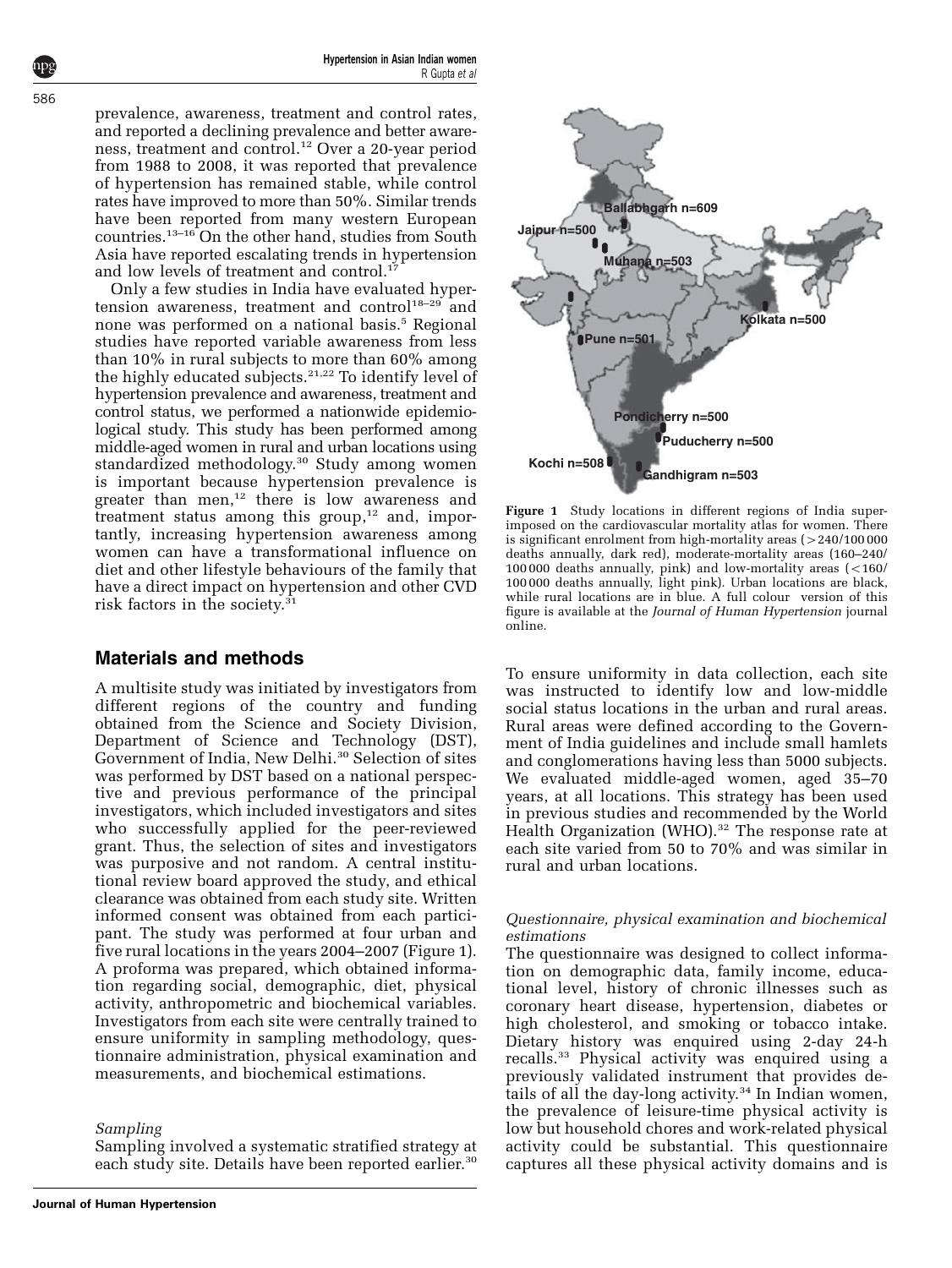more useful for low-income countries such as India. Physical examination was performed to assess height, weight, waist and hip size, and BP using techniques recommended by the WHO.<sup>[35](#page-7-0)</sup> All the study investigators were centrally trained in measurement techniques for uniformity. Standardized tape measures and weighing machines that were periodically calibrated were used. Body mass index (BMI) was calculated as weight (kg) divided by squared height (m). Waistto-hip ratio (WHR) was calculated. Sitting blood pressure was measured using a calibrated digital sphygmomanometer supplied centrally (Omron model SDX, Omron Inc., USA) after a 5-min rest. Three readings were obtained at 2-min intervals and the average of the readings was taken as usual BP. Fasting blood sample for measurement of glucose and total cholesterol was obtained from all the study participants.

#### Diagnostic criteria

Hypertension was diagnosed when the systolic or diastolic BP was  $\geq 140$  and/or  $\geq 90$  mm Hg on multiple single-day measurements, or when the subject was known to be hypertensive and on medications.[12](#page-6-0) Women who were told that they were hypertensive but had normal measured BP and were not on any medical treatment were not included in the hypertension group. Women who smoked tobacco as bidis, cigarettes or other forms currently were classified as current smokers; exsmokers were women who had given up the smoking after at least one year of smoking and had stopped more than a month ago, while other tobacco users were included in the non-smoked tobacco use category. Educational status was classified according to the number of years of formal education into three categories:  $<$  10 years, 10–15 years and  $>$  15 years. Physical activity was determined using worktime, commute-time or leisure-time activities. Persons engaged in  $>30$  min of continuous activity  $>5$ times per week were classified as moderately active, and  $>60$  min as highly active. Daily visible dietary fat intake was determined and classified into low or high depending upon a daily fat intake of  $>20 g$ . Green vegetables and fruit intake of  $\geq 3$  servings was considered adequate. Overweight was defined as BMI  $\geqslant$  23 kg m<sup>-2</sup> and obesity was defined as BMI  $\geq 25$  kg m<sup>-2</sup> as suggested by the WHO for South Asians.[35](#page-7-0) Truncal obesity was defined by waist:hip ratio of  $>0.9$  and waist circumference  $>90$  cm. Other risk factors were diagnosed using standard definitions reported before.<sup>[30](#page-7-0)</sup>

#### Statistical analyses

All the case report forms were transferred to the study management office in Delhi. The data were entered in a customised database using SPSS program (SPSS Inc., Chicago, IL, USA). At random, 10% of the double entry was checked for errors. All

the analyses were performed using SPSS version 10.0. Age-adjusted mean levels of different demographic, lifestyle and physical variables were determined and these variables are reported as mean±1 s.d. The prevalence rates are reported as percent. Age adjustment was performed using the direct method and 2001 Indian census female population was used as standard. To determine the association of hypertension with lifestyle risk factors, logistic regression analysis was performed before and after age adjustment, and odds ratios (ORs) and 95% confidence intervals (CI) are reported. To determine associations of awareness, treatment and control, ORs were determined after adjustment of location and age. Multivariate analysis after adjustment for location, age, educational status, high-fat diet, low fibre intake, obesity and truncal obesity was also performed.  $P$  values  $< 0.05$ were considered significant.

#### **Results**

A total of 4624 women aged 35–70 years were evaluated at different study sites [\(Figure 1\)](#page-1-0). Details of BP were available for 4608 (rural 2604, urban 2004) (response 57.6%). Various demographic and lifestyle variables are shown in [Table 1.](#page-3-0) There is a high prevalence of low educational status and low spouse education. Majority of women belonged to low middle and lower socioeconomic classes. There is low physical activity, high dietary intake of sodium and fats, low intake of dietary fiber and tobacco use is not uncommon.

Mean systolic and diastolic BP values in the study population are shown in [Table 2](#page-3-0). There is an ageassociated escalation in mean systolic BP in both rural and urban subjects. The mean systolic BP is similar in younger women aged 35–39 years, but with increasing age there is greater escalation in both systolic and diastolic BP among the urban women as compared with the rural. Age-adjusted prevalence of hypertension is 39.2%. Age-specific prevalence of hypertension in urban and rural women is shown in [Figure 2](#page-4-0). Lower prevalence is noted in rural women as compared with the urban at all age groups ([Table 3\)](#page-4-0). Age-adjusted prevalence of isolated systolic hypertension and isolated diastolic hypertension is shown in [Table 3](#page-4-0). The prevalence of isolated systolic hypertension increases with age, while that of isolated diastolic hypertension does not change significantly.

Significant lifestyle determinants of hypertension prevalence are urban residence (age-adjusted OR 2.06, 95% confidence interval 1.81–2.35), high dietary intake of fat (1.07, 1.06–1.08), low intake of fibre (1.41, 1.24–1.60), high waist size (3.01, 2.57– 3.53) and obesity (3.13, 2.72–3.59), and an inverse association is observed with low educational status (0.62, 0.54–0.71), low spouse education (0.68, 0.57– 0.80) and smoking/tobacco use (0.74, 0.63–0.83).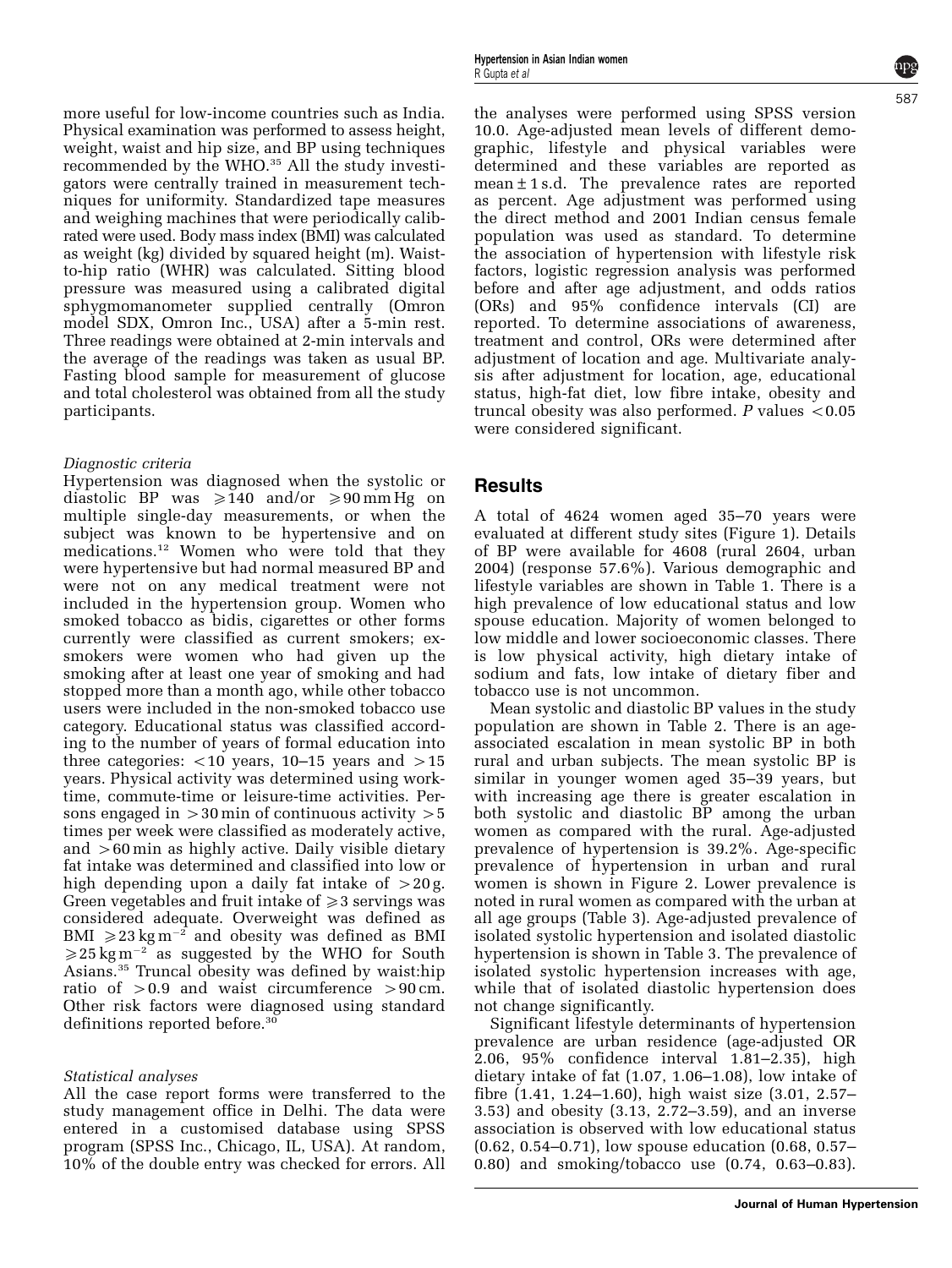#### <span id="page-3-0"></span>Table 1 Lifestyle, anthropometric and biochemical variables in rural and urban women

| Variables                        | Rural $(n = 2613)$ | Urban $(n = 2005)$ | Total $(n = 4618)$ | $\chi^2$ test for urban-rural<br>difference (P value) |
|----------------------------------|--------------------|--------------------|--------------------|-------------------------------------------------------|
| Age groups                       |                    |                    |                    |                                                       |
| $35 - 39$                        | 777 (29.7)         | 476 (23.7)         | 1253(27.1)         | 39.379 (< 0.001)                                      |
| $40 - 49$                        | 820 (31.4)         | 704 (35.1)         | 1524 (33.0)        |                                                       |
| $50 - 59$                        | 608 (23.3)         | 478 (23.8)         | 1086(23.5)         |                                                       |
| 60-69                            | 328 (12.6)         | 233 (11.6)         | 561(12.1)          |                                                       |
| 70                               | 80(3.1)            | 114(5.7)           | 194(4.2)           |                                                       |
| Educational status               |                    |                    |                    |                                                       |
| Illiterate                       | 1662 (63.6)        | 590 (29.4)         | 2250 (48.7)        | 666.804 ( $<$ 0.001)                                  |
| $1-5$ years                      | 468 (17.9)         | 415(20.7)          | 883 (19.1)         |                                                       |
| $6-10$ years                     | 410 (15.7)         | 674 (33.6)         | 1084 (23.5)        |                                                       |
| $>10$ years                      | 74 (2.8)           | 326 (16.3)         | 400(8.7)           |                                                       |
| Smoking/tobacco use              |                    |                    |                    |                                                       |
| Current use                      | 871 (39.3)         | 326 (18.9)         | 1197 (30.4)        | $200.339$ (<0.001)                                    |
| Past use                         | 40(1.8)            | 17(1.0)            | 57(1.4)            |                                                       |
| Fat intake                       |                    |                    |                    |                                                       |
| $\geqslant$ 30 en%               | 2447 (93.6)        | 1876 (93.4)        | 4323 (93.6)        | 0.092(0.762)                                          |
| Desirable $(<30$ en%)            | 166(6.4)           | 132(6.6)           | 298(6.4)           |                                                       |
| Sodium intake                    |                    |                    |                    |                                                       |
| $<$ 2500 mg per day              | 2137 (81.8)        | 1754 (87.4)        | 3891 (84.2)        | $24.456$ (<0.001)                                     |
| $>$ 2500 mg per day              | 476 (18.2)         | 254 (12.6)         | 730 (15.8)         |                                                       |
| Total fibre intake               |                    |                    |                    |                                                       |
| Low $(<$ 25 g per day)           | 1688 (64.6)        | 674 (33.6)         | 2362 (51.1)        | 437.651 ( $< 0.001$ )                                 |
| Desirable ( $\geq 25$ g per day) | 925(35.4)          | 1334 (66.4)        | 2259 (48.9)        |                                                       |
|                                  |                    |                    |                    |                                                       |
| Regular physical activity        |                    |                    |                    |                                                       |
| Low $(<1.4$ PAL per day)         | 1535(59.5)         | 1387 (70.1)        | 2922 (63.2)        | 66.594 ( $<$ 0.001)                                   |
| Moderate (1.4–1.6 PAL per day)   | 495 (19.2)         | 337 (17.0)         | 832 (18.2)         |                                                       |
| High $(>1.6$ PAL per day)        | 549 (21.3)         | 256 (12.9)         | 805 (17.7)         |                                                       |
|                                  |                    |                    |                    |                                                       |

Abbreviation: PAL, physical activity level.

| Age groups                                                                                                |                  | Mean systolic BP                      |                  | Mean diastolic BP  |                                   |                    |  |
|-----------------------------------------------------------------------------------------------------------|------------------|---------------------------------------|------------------|--------------------|-----------------------------------|--------------------|--|
|                                                                                                           | Rural $(n=2604)$ | Urban $(n = 2004)$ Total $(n = 4608)$ |                  | Rural $(n = 2604)$ | Urban (n = 2004) Total (n = 4608) |                    |  |
| $35 - 39$                                                                                                 | $116.1 \pm 14.5$ | $116.4 \pm 14.5$                      | $116.2 \pm 14.5$ | $76.4 + 9.7$       | $78.0 + 9.0$                      | $77.1 \pm 9.4$     |  |
| $40 - 49$                                                                                                 | $121.1 \pm 17.4$ | $125.4 \pm 18.3$                      | $123.1 \pm 18.0$ | $78.4 \pm 11.3$    | $82.4 \pm 10.4$                   | $80.2 \pm 11.1$    |  |
| $50 - 59$                                                                                                 | $128.1 \pm 20.3$ | $131.6 \pm 20.5$                      | $129.6 \pm 20.4$ | $81.2 \pm 11.6$    | $83.0 \pm 9.9$                    | $82.0 \pm 10.9$    |  |
| 60–69                                                                                                     | $136.8 \pm 24.5$ | $137.1 \pm 21.6$                      | $136.8 \pm 24.5$ | $82.9 \pm 12.9$    | $84.5 \pm 11.4$                   | $83.6 \pm 12.3$    |  |
| 70                                                                                                        | $134.1 \pm 23.1$ | $144.7 \pm 23.1$                      | $134.4 \pm 23.1$ | $82.4 \pm 13.2$    | $86.1 \pm 12.1$                   | $84.6 \pm 12.7$    |  |
| ANOVA trend (P value) 350.435 (<0.001) 348.122 (<0.001) 707.701 (<0.001) 108.805 (<0.001) 91.923 (<0.001) |                  |                                       |                  |                    |                                   | $209.863$ (<0.001) |  |

Abbreviation: ANOVA, analysis of variance.

Insignificant association is observed with high sodium intake (0.87, 0.73–1.03) and low physical activity (0.70, 0.51–1.10) [\(Figure 3](#page-4-0)).

Prevalence of known hypertension is low and history was obtained for 15.8% of the women (urban 26.4%, rural 7.6%) [\(Table 3\)](#page-4-0). Of the prevalent hypertensive subjects (known plus BP  $\geq 140/$  $\geqslant$  90 mm Hg), only 56.8% of the urban and 24.6% of the rural women were aware of the condition ([Table 4](#page-5-0)). Of the aware hypertensive women, only 38.6% were on drug therapy (rural 46.5%, urban 38.6%). Treatment status increased with age in both the groups. Hypertension control, defined by systolic BP  $<$  140 mm Hg and diastolic BP  $<$  90 mm Hg, among those on treatment was extremely low, and only 10.2% of the rural and 28.3% of the urban women had controlled BP values. Overall, of the 1672 hypertensive women (rural 746, urban 926), only 18.3% were on treatment (rural 13.1%, urban 22.5%) and control to target was achieved in 3.9% (rural 1.3%, urban 5.9%)  $(P<0.05$  for rural–urban difference) ([Figure 4\)](#page-5-0).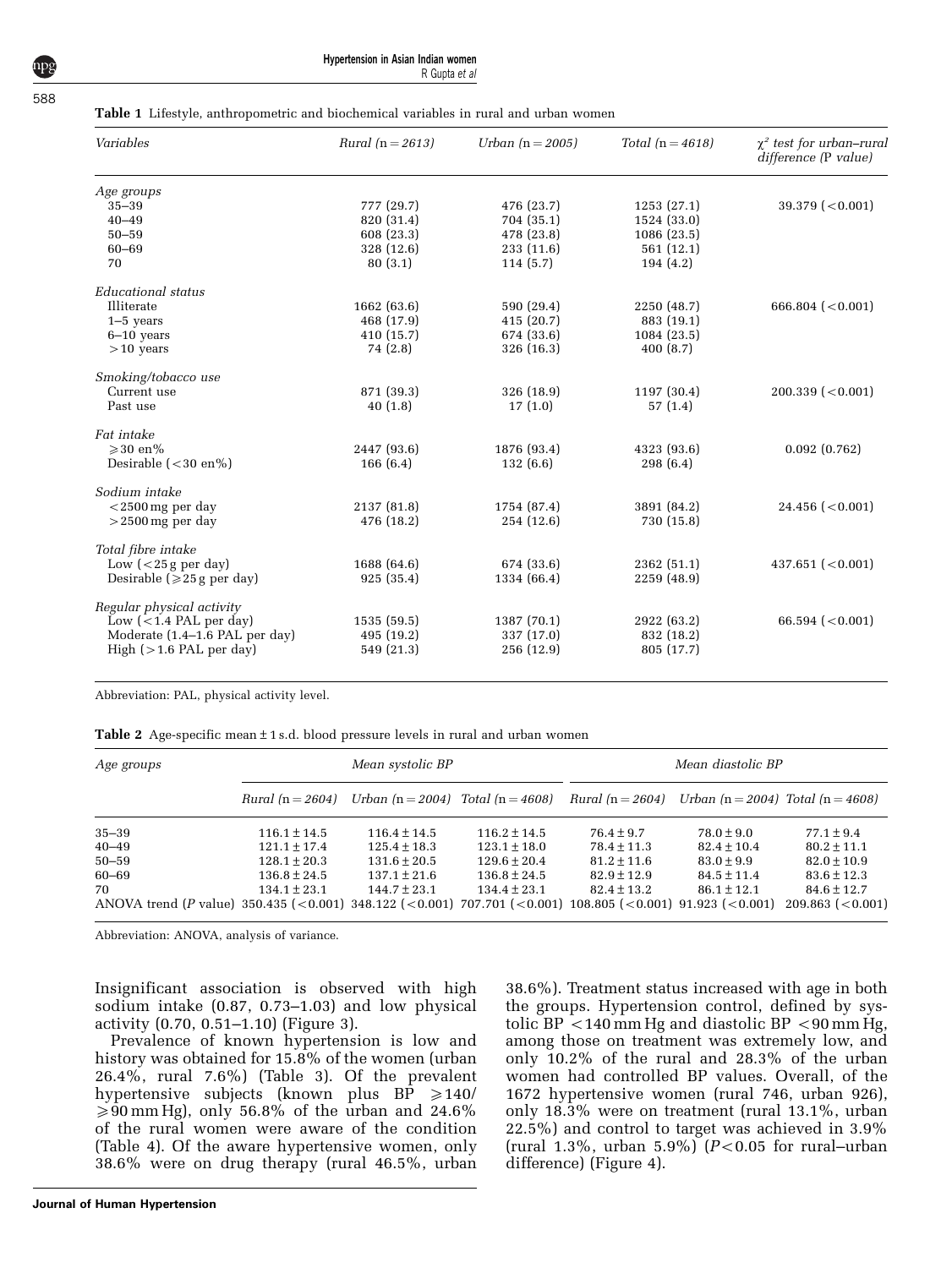<span id="page-4-0"></span>Significant lifestyle determinants of hypertension awareness, treatment and control were analysed. Rural location was the most important risk factor for awareness, and urban subjects were significantly



Figure 2 Hypertension prevalence in rural ( $n = 2604$ ) and urban  $(n = 2004)$  women. The prevalence is significantly greater in urban women at all the age groups. A full colour version of this figure is available at the Journal of Human Hypertension journal online.

more likely to be aware of hypertension (ageadjusted OR 3.75, confidence interval 3.05–4.62) and to be on treatment (1.92, 1.47–2.51), and had a greater likelihood for BP control (5.26, 2.47–11.17). Significance of urban–rural difference persisted after multivariate adjustment for age, educational status, dietary fat intake, high waist size and BMI, and multivariate ORs for awareness (2.91, 2.28– 3.71), treatment (1.34 (0.98–1.84) and control (4.90, 2.08–11.52) remained significant. Women with higher educational level were also more likely to be aware of hypertension (age-adjusted 1.51, 1.25–1.85, multivariate 0.68, 0.45–1.04), to be on treatment (age-adjusted 2.22, 1.69–2.94, multivariate 1.59, 0.97–2.63) and to be controlled (age-adjusted 2.86, 1.61–5.00, multivariate 1.67, 0.63–4.35).

#### **Discussion**

This study shows a high prevalence of hypertension in Asian Indian women, with significantly greater prevalence in urban as compared with rural women. Significant determinants of hypertension are age,

Table 3 Age-specific prevalence of hypertension, isolated systolic hypertension, isolated diastolic hypertension and known hypertension in rural and urban women

| Age<br>groups    | Hypertension (known+BP<br>$\geqslant$ 140 mm Hg $/$ $\geqslant$ 90 mm Hg) |                                           | Isolated systolic hypertension<br>(systolic $BP \geq 140$ mm Hg and<br>diastolic $BP < 90$ mm Hg) |              |           | Isolated diastolic hypertension<br>(systolic $BP < 140$ mm Hg and<br>diastolic $BP \geq 90$ mm Hg) |              |                                                                                                                                              | Known hypertension<br>(history of hypertension with<br>no damaged organ; known+ BP<br>$\geqslant$ 140 mm Hg $/$ $\geqslant$ 90 mm Hg) |              |           |           |
|------------------|---------------------------------------------------------------------------|-------------------------------------------|---------------------------------------------------------------------------------------------------|--------------|-----------|----------------------------------------------------------------------------------------------------|--------------|----------------------------------------------------------------------------------------------------------------------------------------------|---------------------------------------------------------------------------------------------------------------------------------------|--------------|-----------|-----------|
|                  | Rural                                                                     | Urban                                     | Total                                                                                             | <b>Bural</b> | Urban     | Total                                                                                              | <b>Bural</b> | Urban<br>$(n=2604)$ $(n=2004)$ $(n=4608)$ $(n=2604)$ $(n=2004)$ $(n=4608)$ $(n=2604)$ $(n=2004)$ $(n=4608)$ $(n=2604)$ $(n=2004)$ $(n=4608)$ | Total                                                                                                                                 | <b>Bural</b> | Urban     | Total     |
| $35 - 39$        |                                                                           | 103 (13.5) 122 (25.7) 225 (18.2) 17 (2.2) |                                                                                                   |              | 13(2.7)   | 30(2.4)                                                                                            | 47(6.1)      | 33(6.9)                                                                                                                                      | 80(6.4)                                                                                                                               | 21(2.7)      | 21(2.7)   | 21(2.7)   |
| $40 - 49$        |                                                                           | 193 (23.8) 294 (41.9) 487 (32.2)          |                                                                                                   | 48 (5.9)     | 36(5.1)   | 84(5.5)                                                                                            | 54(6.6)      | 77 (11.0)                                                                                                                                    | 131(8.6)                                                                                                                              | 40(4.9)      | 40(4.9)   | 40(4.9)   |
| $50 - 59$        |                                                                           | 237 (39.2) 263 (55.1) 500 (46.3)          |                                                                                                   | 72 (11.9)    | 69 (14.4) | 141(13.0)                                                                                          | 52(8.6)      | 36(7.5)                                                                                                                                      | 88(8.1)                                                                                                                               | 70 (11.6)    | 70 (11.6) | 70 (11.6) |
| 60-69            |                                                                           | 174 (53.2) 152 (65.5) 326 (58.3)          |                                                                                                   | 56 (17.2)    | 46 (19.7) | 102(18.2)                                                                                          | 23(7.1)      | 17(7.3)                                                                                                                                      | 40(7.2)                                                                                                                               | 59 (18.0)    | 59 (18.0) | 59 (18.0) |
| 70               | 39 (49.4)                                                                 |                                           | 94 (82.5) 133 (68.9)                                                                              | 13(16.2)     | 31 (27.4) | 44 (22.8)                                                                                          | 5(6.2)       | 7(6.2)                                                                                                                                       | 12(6.2)                                                                                                                               | 8(10.0)      | 8(10.0)   | 8(10.0)   |
| Age-adjusted (%) | 31.5                                                                      | 48.2                                      | 39.2                                                                                              | 9.0          | 10.7      | 9.8                                                                                                | 7.0          | 8.4                                                                                                                                          | 7.6                                                                                                                                   | 7.6          | 7.6       | 7.6       |



Figure 3 Determinants of hypertension prevalence. Age-adjusted odds ratios show that significant factors are urban residence, high-fat and low-fibre diet, and obesity.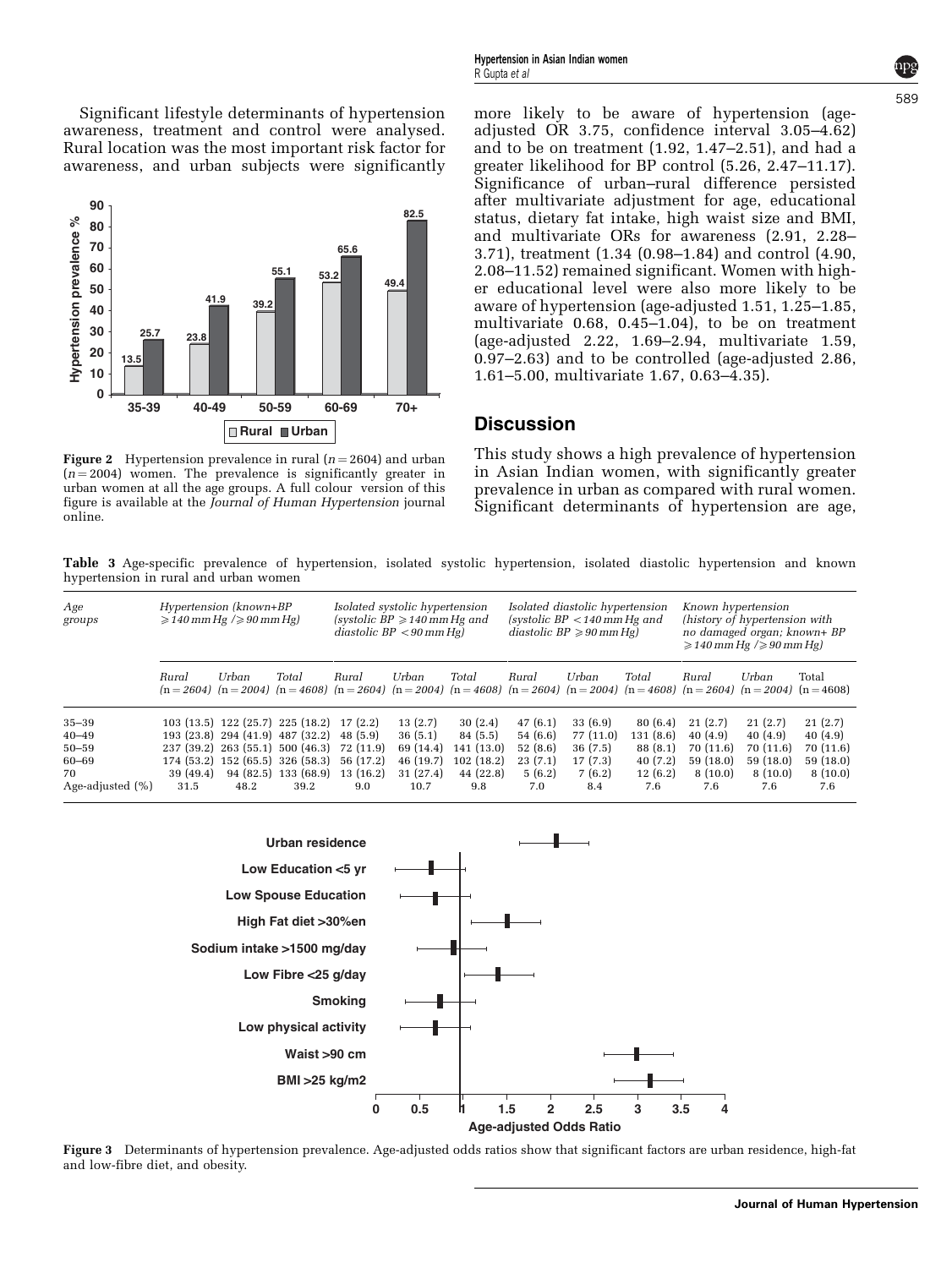Hypertension in Asian Indian women R Gupta et al

| Age groups   | Awareness status (% of<br>prevalent hypertension) |                      |                       | Treatment status (% of<br><i>aware hypertensive subjects</i> ) |                    |                      | Control status (% of<br><i>treated hypertensive subjects)</i> |                      |                      |
|--------------|---------------------------------------------------|----------------------|-----------------------|----------------------------------------------------------------|--------------------|----------------------|---------------------------------------------------------------|----------------------|----------------------|
|              | Rural<br>$(n = 746)$                              | Urban<br>$(n = 926)$ | Total<br>$(n = 1672)$ | Rural<br>$(n = 198)$                                           | Urban<br>$(n=529)$ | Total<br>$(n = 727)$ | Rural<br>$(n = 98)$                                           | Urban<br>$(n = 208)$ | Total<br>$(n = 306)$ |
| $35 - 39$    | 20.4                                              | 59.0                 | 41.3                  | 38.1                                                           | 11.1               | 17.2                 | 12.5                                                          | 37.5                 | 25.0                 |
| $40 - 49$    | 20.7                                              | 49.0                 | 37.8                  | 47.5                                                           | 36.8               | 39.1                 | 10.5                                                          | 22.6                 | 19.4                 |
| $50 - 59$    | 29.5                                              | 62.7                 | 47.0                  | 51.4                                                           | 44.8               | 46.8                 | 13.9                                                          | 32.4                 | 26.4                 |
| 60-69        | 33.9                                              | 58.6                 | 45.4                  | 54.2                                                           | 44.9               | 48.6                 | 6.3                                                           | 30.0                 | 19.4                 |
| 70           | 20.5                                              | 62.8                 | 50.4                  | 37.5                                                           | 55.9               | 53.7                 |                                                               | 12.1                 | 11.1                 |
| Age-adjusted | 24.6                                              | 56.8                 | 42.8                  | 46.5                                                           | 35.7               | 38.6                 | 10.2                                                          | 28.3                 | 21.5                 |

<span id="page-5-0"></span>Table 4 Awareness, treatment and control status in rural and urban women



Figure 4 Hypertension awareness, control and treatment status among the subjects with prevalent disease. Less than half are aware of the hypertension, only one in 5 is on treatment and the control rates are very low both in urban and rural women. A full colour version of this figure is available at the Journal of Human Hypertension journal online.

urban residence, high dietary fat and low fibre intake, and truncal and generalised obesity. The hypertension awareness, treatment and control status are low, with only half of the urban and a quarter of the rural hypertensive women being aware of their condition; one in five is on treatment and less than 4% are controlled. Rural location is an important determinant of hypertension awareness, treatment and control.

The prevalence of hypertension in the present study is greater than that in the previous studies reported from other regions of India.[36](#page-7-0) However, the age group evaluated in the present study is more than in the previous studies, and on using comparable age groups the prevalence is not dissimilar. In the Mumbai Cohort Study where subjects evaluated are similar to those in the present study (35–65 years), the age-adjusted prevalence of hypertension in urban populations was 48% in men and 49% in women.<sup>37</sup> This is more than in the present study and shows that the prevalence of hypertension in smaller cities is lower than that in a large metropolitan Indian city. Hypertension prevalence in the United States is reported to be about 26–31% among adults,[12](#page-6-0) which is lower than in the present study. However, the prevalence in the age group 40–59 years is reported to be 35–38%, which is similar to

**Journal of Human Hypertension**

the present study. The high prevalence in the present study could be due to the fact that we measured the BP on a single day, although multiple readings were obtained. This methodology is not similar to the US studies where either an individual is known to be hypertensive on treatment or multiple BP measurements are obtained often over a certain period.[38](#page-7-0) We also did not correct for the regression-dilution bias, which is important.<sup>[39](#page-7-0)</sup> The white-coat hypertension is also an important contributor to the high prevalence measured using isolated BP measurements.<sup>[38](#page-7-0)</sup> The prevalence of hypertension using the present methodology is reported to be an overestimate by 20–25%, hence the more realistic prevalence in the present study would be lower by this percentage. The urban–rural gradient observed in the present study is also similar to the previous studies from India. However, this urban–rural gradient has reversed in many highincome countries where hypertension is more in the rural subjects.[38](#page-7-0) This shows that the societal changes that influence the reversal of gradient<sup>[40](#page-7-0)</sup> have not yet happened in India. We have not studied the macrolevel societal factors that influence the reversal of urban–rural gradient and therefore cannot comment on this aspect. Previous studies in India that have reported on this gradient have focused on individual factors and reported that most of the hypertension determinants, such as dietary calories, fats and salt, as well as obesity, are less in rural subjects.<sup>[41](#page-7-0)</sup> The present study also shows similar findings and shows that these individuallevel factors are important. More studies to identify the societal, social and individual level factors that influence this gradient are required.

Awareness, treatment and control status have been reported in a few studies from India.[18–29](#page-7-0) The rates of awareness vary from less than  $<$  5% in rural subjects<sup>[42](#page-7-0)</sup> to more than 60% in Mumbai and Kerala.[20–22](#page-7-0) It has been said that in India the rule-of-halves<sup>[17](#page-7-0)</sup> is not valid and a quarter to a third of subjects are aware of hypertension.<sup>[24](#page-7-0)</sup> The present study shows that despite the launch of the national cardiovascular diseases control programme, there is a substantial gap in knowledge and action related to hypertension. Better awareness of hypertension and proper treatment can promote overall cardiovascular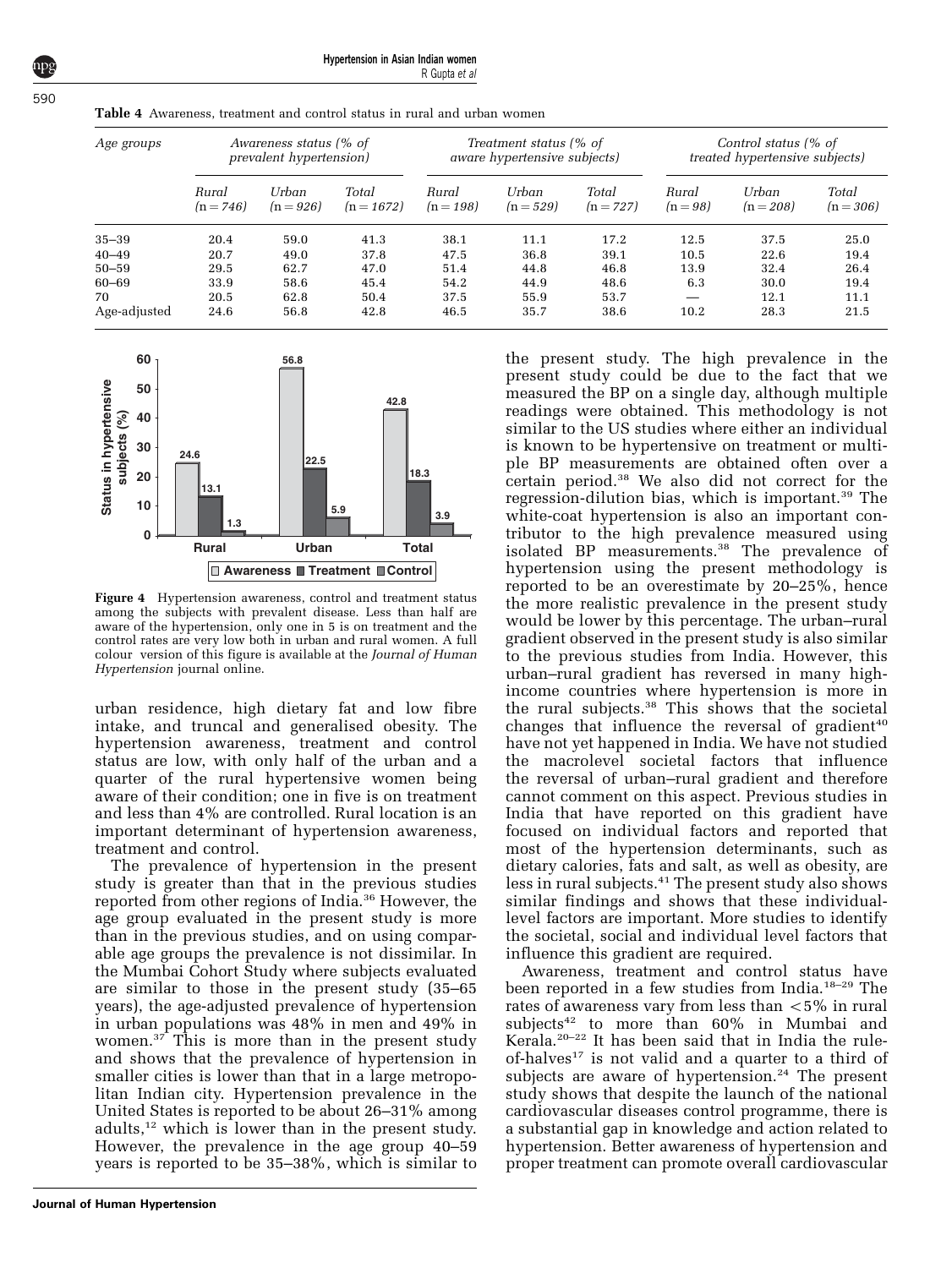5Q

<span id="page-6-0"></span>health. One study reported declining trends in multiple risk factors associated with increasing awareness of hypertension.<sup>43</sup> The treatment and control status of hypertension is also low, similar to previous studies from India and other low-income countries.[17](#page-7-0) There are multiple determinants of these $44,45$  and our study, which evaluated only a few of socioeconomic risk factors, found that rural residence is the most important. Educational status of the woman or her spouse was not found to be important, probably because of a high prevalence of illiteracy and low educational status. Studies from India and low-income countries where public health systems are weak have reported that these subjects are loathe to seek treatment and also discontinue the treatments.[17,46](#page-8-0) Other determinants of poor treatment and control are related to healthcare providers, availability of chronic care, financial status of the family and other social determinants of health.<sup>[47](#page-8-0)</sup> We have not enquired details of these factors and cannot comment on their significance.

This study has multiple limitations and strengths. Many have been discussed earlier<sup>[30](#page-7-0)</sup> and include biases introduced because of sampling, non-representation of the Indian population, low response rates, measurement techniques and failure to correct for regression dilution.<sup>[30](#page-7-0)</sup> However, as discussed above, many of the limitations are inherent in cross-sectional epidemiological studies and the data are therefore subject to bias. However, as a similar methodology has been used in the earlier Indian studies, the present data are similarly representative. Strengths of the study include the nationwide scope of the study, adequate representation of rural women and the age group studied.

A low awareness of hypertension coupled with low treatment and control status portends a cardiovascular disaster in India and in similar lowincome countries of Asia and Africa where hypertension is highly prevalent.<sup>1</sup> Efforts to increase hypertension awareness using population- and individual-based measures and fundamental changes in health systems are required.<sup>4,48</sup> These would help increase the focus on hypertension, which is a neglected disease in this country.

What is known about this topic

- Cardiovascular diseases are the most important cause of death in women in India and hypertension is an important risk factor.
- Increase in hypertension awareness and control can lead to reduction in cardiovascular mortality.

What this study adds

- More than a third of the middle-aged women have high blood pressure, and important associations are with urban location, high-fat and low-fibre diet, obesity, and truncal obesity.
- There is low awareness and treatment and dismal control status. Important determinants of these are rural location and low educational status.

# Conflict of interest

The authors declare no conflict of interest.

#### Acknowledgements

This work was supported by *ad-hoc* research grants from the Science and Society Division, Department of Science and Technology, Government of India, New Delhi, to all the participating centres.

#### References

- 1 Anand SS, Yusuf S. Stemming the global tsunami of cardiovascular disease. Lancet 2011; 377: 529–532.
- 2 Murray CJL, Lopez AD. Mortality by cause for eight regions of the world: Global Burden of Disease Study. Lancet 1997; 349: 1269–1276.
- 3 Fuster V, Kelly BB, Board for Global Health.. Promoting Cardiovascular Health in Developing World: A Critical Challenge to Achieve Global Health. Institute of Medicine: Washington, 2010. Available at: [http://www.iom.](http://www.iom.edu/Reports/2010/Promoting-Cardiovascular-Health-in-the-Developing-World-A-Critical-Challenge-to-Achieve-Global-Health.aspx) [edu/Reports/2010/Promoting-Cardiovascular-Health-in](http://www.iom.edu/Reports/2010/Promoting-Cardiovascular-Health-in-the-Developing-World-A-Critical-Challenge-to-Achieve-Global-Health.aspx)[the-Developing-World-A-Critical-Challenge-to-Achieve-](http://www.iom.edu/Reports/2010/Promoting-Cardiovascular-Health-in-the-Developing-World-A-Critical-Challenge-to-Achieve-Global-Health.aspx)[Global-Health.aspx](http://www.iom.edu/Reports/2010/Promoting-Cardiovascular-Health-in-the-Developing-World-A-Critical-Challenge-to-Achieve-Global-Health.aspx) (accessed 12 September 2010).
- 4 Patel V, Chatterjee S, Chisholm D, Ebrahim S, Gopalakrishna G, Mathers C et al. Chronic diseases and injuries in India. Lancet 2011; 377: 413–428.
- 5 Gupta R. Trends in hypertension epidemiology in India. J Hum Hypertens 2004; 18: 73–78.
- 6 van den Hoogen PCW, Feskens EJM, Nagelkere NJD, Menotti A, Nissinen A, Kromhout D, for the Seven Countries Study Research Group. The relation between blood pressure and mortality due to coronary heart disease among men in different parts of the world. N Engl J Med 2000; 342: 1–8.
- 7 Prospective Studies Collaboration. Age-specific relevance of usual blood pressure to vascular mortality: a meta-analysis of individual data for one million adults in 61 prospective studies. Lancet 2002; 360: 1903–1913.
- 8 Pednekar MS, Gupta R, Gupta PC. Association of blood pressure and cardiovascular mortality in India: Mumbai Cohort Study. Am J Hypertens 2009; 22: 1076–1084.
- 9 Sauvaget C, Ramadas K, Thomas G, Thara S, Sanakaranarayan R. Prognosis criteria of casual systolic and diastolic blood pressure values in a prospective study in India. J Epid Comm Health 2010; 64: 366–372.
- 10 Danaei G, Finucane MM, Lin JK, Singh GM, Paciorek CJ, Cowan MJ, et al., Global Burden of Metabolic Risk Factors for Chronic Diseases Collaborating Group (Blood Pressure). National, regional and global trends in systolic blood pressure since 1980: systematic analysis of health examination surveys and epidemiological studies with 786 country-years and 5.4 million participants. Lancet 2011; 377: 568–577.
- 11 Kaplan NM, Opie LH. Controversies in hypertension. Lancet 2006; 367: 168–176.
- 12 Egan BM, Zhao Y, Axon RN. US trends in prevalence, awareness, treatment and control of hypertension, 1988–2008. JAMA 2010; 303: 2043–2050.
- 13 Wolf-Maier K, Cooper RS, Banegas JR, Giampoli S, Hense HW, Joffres M et al. Hypertension prevalence and blood pressure levels in 6 European countries,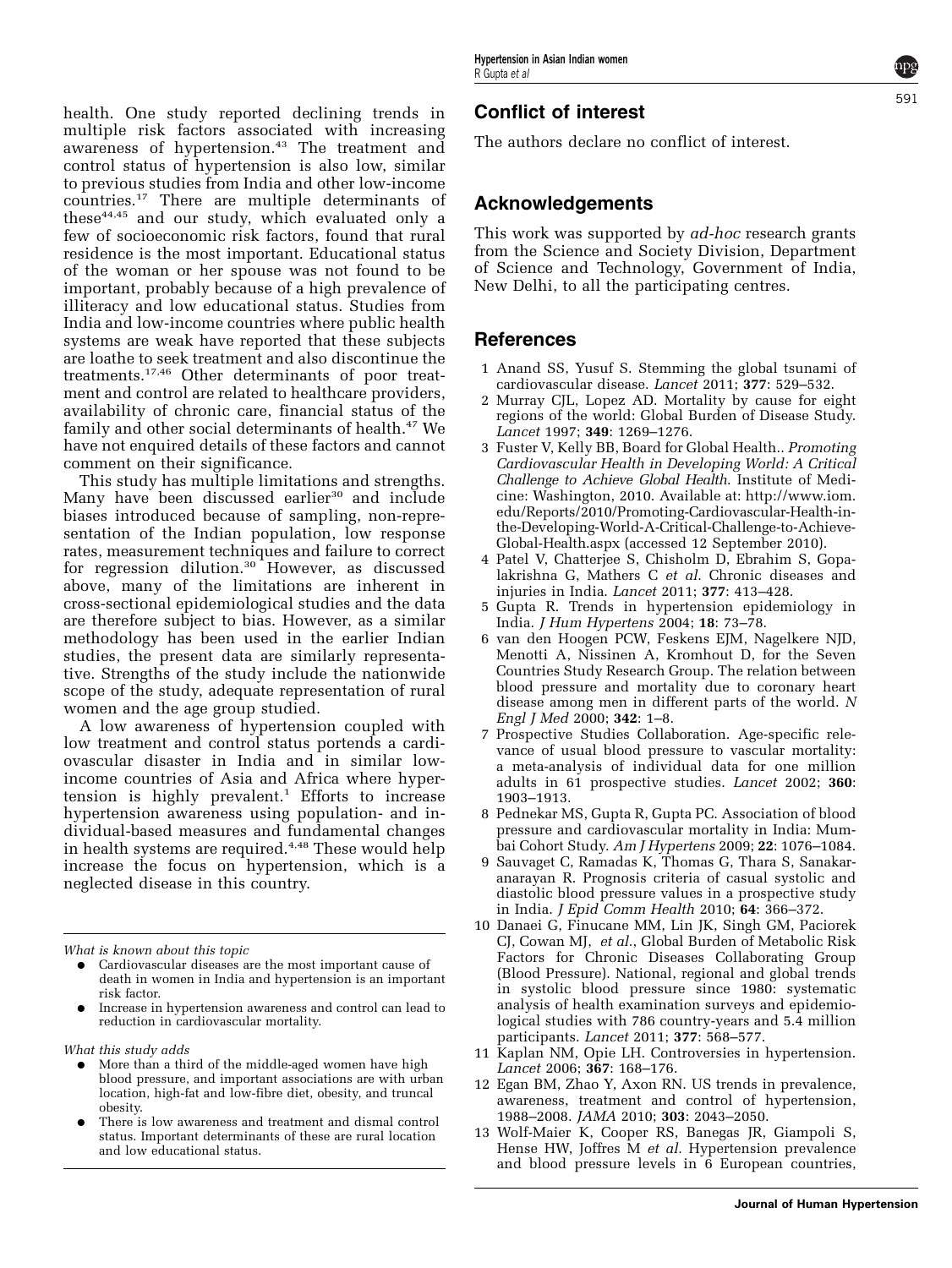<span id="page-7-0"></span>Canada and the United States. JAMA 2003; 289: 2363–2369.

- 14 Whelton PK, He J, Muntner P. Prevalence, awareness, treatment and control of hypertension in North America, North Africa and Asia. J Human Hypertens 2004; 18: 545–551.
- 15 Cífková R, Skodová Z, Bruthans J, Holub J, Adámková V, Jozífová M et al. Longitudinal trends in cardiovascular mortality and blood pressure levels, prevalence, awareness, treatment and control of hypertension in the Czech population from 1985 to 2007/2008. J Hypertens 2010; 28: 2196–2203.
- 16 Kastarinen M, Antikainen R, Peltonen M, Laatikainen T, Barengo NC, Jula A et al. Prevalence, awareness and treatment of hypertension in Finland during 1982–2007. J Hypertens 2009; 27: 1552–1559.
- 17 Kearney PM, Whelton M, Reynolds K, Whelton PK, He J. Worldwide prevalence of hypertension: a systematic review. J Hypertens 2004; 22: 11–19.
- 18 Chadha SL, Radhakrishnan S, Ramachandran K, Kaul U, Gopinath N. Prevalence, awareness and treatment status of hypertension in urban population of Delhi. Indian J Med Res 1990; 92: 233–240.
- 19 Thakur K, Malhotra P, Walia I, Kumar R. Health awareness and treatment compliance of high blood pressure among women in a peri-urban colony of Chandigarh, India. J Indian Med Assoc 1999; 97: 217–219.
- 20 Kalavathy MC, Thankappan KR, Sarma PS, Vasan RS. Prevalence, awareness, treatment and control of hypertension in an elderly community-based sample in Kerala, India. Natl Med J India 2000; 13: 9–15.
- 21 Bharucha NE, Kuruvilla T. Hypertension in the Parsi community of Bombay: a study on prevalence, awareness and compliance to treatment. BMC Public Health 2003; 3: 1.
- 22 Zachariah MG, Thankappan KR, Alex SC, Sarma PS, Vasan RS. Prevalence, correlates, awareness, treatment, and control of hypertension in a middle-aged urban population in Kerala. Indian Heart J 2003; 55: 245–251.
- 23 Chaturvedi S, Pant M, Neelam, Yadav G. Hypertension in Delhi: prevalence, awareness, treatment and control. Trop Doct 2007; 37: 142–145.
- 24 Mohan V, Deepa M, Farooq S, Datta M, Deepa R. Prevalence, awareness and control of hypertension in Chennai-The Chennai Urban Rural Epidemiology Study (CURES-52). J Assoc Physicians India 2007; 55: 326–332.
- 25 Thankappan KR, Sivasankaran S, Sarma PS, Mini G, Khader SA, Padmanabhan P et al. Prevalence-correlates-awareness-treatment and control of hypertension in Kumarakom, Kerala: baseline results of a community-based intervention program. Indian Heart J 2006; 58: 28–33.
- 26 Vimala A, Ranji SA, Jyosna MT, Chandran V, Mathews SR, Pappachan JM. The prevalence, risk factors and awareness of hypertension in an urban population of Kerala (South India). Saudi J Kidney Dis Transpl 2009; 20: 685–689.
- 27 Jonas JB, Nangia V, Matin A, Joshi PP, Ughade SN. Prevalence, awareness, control, and associations of arterial hypertension in a rural central India population: the Central India Eye and Medical Study. Am J Hypertens 2010; 23: 347–350.
- 28 By Y, Mr NG, Ag U. Prevalence, awareness, treatment, and control of hypertension in rural areas

**Journal of Human Hypertension**

of Davanagere. Indian J Community Med 2010; 35: 138–141.

- 29 Bhardwaj R, Kandori A, Marwah R, Vaidya P, Singh B, Dhiman P et al. Prevalence, awareness and control of hypertension in rural communities of Himachal Pradesh. J Assoc Physicians India 2010; 58: 423–424.
- 30 Pandey RM, Gupta R, Misra A, Misra P, Singh V, Agrawal A et al. Determinants of urban-rural differences in cardiovascular risk factors in middle-aged women in India: a cross-sectional study. Int J Cardiol 2011 (doi:10.1016/j.icard.2011.06.008).
- 31 World Health Organization. Diet, nutrition and the prevention of chronic diseases. Report of a Joint WHO/ FAO expert consultation. World Health Organization: Geneva, 2003.
- 32 Luepkar RV, Evans A, McKeigue P, Reddy KS.. Cardiovascular survey methods, 3rd edn. World Health Organization: Geneva, 2003.
- 33 Misra A, Pandey RM, Devi JR, Sharma R, Vikram NK, Khanna N. High prevalence of diabetes, obesity and dyslipidemia in urban skum population in northern India. Int J Obesity 2001; 25: 1722–1729.
- 34 Bharathi AV, Sandhya N, Vaz M. The development and characteristics of a physical activity questionnaire for epidemiological studies in urban middle class Indians. Indian J Med Res 2000; 111: 95–102.
- 35 WHO Expert Consultation. Appropriate body mass index for Asian populations and its implications for policy and intervention strategies. Lancet 2004; 363: 157–163.
- 36 Deedwania PC, Gupta R. Hypertension in South Asians. In: Black HR, Elliott WJ (eds). Hypertension: A Companion Textbook to Braunwald's Heart Disease, 2nd edn. WB Saunders: New York, 2012.
- 37 Gupta PC, Gupta R, Pednekar M. Hypertension prevalence and blood pressure trends in 88 653 subjects in Mumbai, India. J Hum Hypertens 2004; 18: 907–910.
- 38 Chobanian AV, Bakris GL, Black HR, Cushman WC, Green LA, Izzo JL Jr et al. National Heart, Lung, and Blood Institute Joint National Committee on Prevention, Detection, Evaluation, and Treatment of High Blood Pressure; National High Blood Pressure Education Program Coordinating Committee. The seventh report of the Joint National Committee On Prevention, Detection, Evaluation And Treatment Of High Blood Pressure: the JNC 7 report. JAMA 2003; 289: 2560–2572.
- 39 MacMahon S, Peto R, Cutler J, Collins R, Sorlie P, Neaton J et al. Blood pressure, stroke and coronary heart disease. Part I. Prolonged differences in blood pressure: prospective observational studies corrected for regression dilution bias. Lancet 1990; 335: 765–774.
- 40 Marmot M, Wilkinson RG.. Social Determinants of Health. Oxford University Press: Oxford, 1999.
- 41 Kinra S, Bowen LJ, Lyngdoh T, Prabhakaran D, Reddy KS, Ramakrishnan L et al. Sociodemographic patterning of non-communicable disease risk factors in rural India: a cross sectional study. BMJ 2010; 341: c4974.
- 42 Gupta R, Sharma AK. Prevalence of hypertension and sub-types in an Indian rural population. Clinical and electrocardiographic correlates. J Hum Hypertens 1994; 8: 823–829.
- 43 Vartiainen E, Laatikainen T, Peltonen M, Juolevi A, Mannisto S, Sundvall J et al. Thirty five year trends in